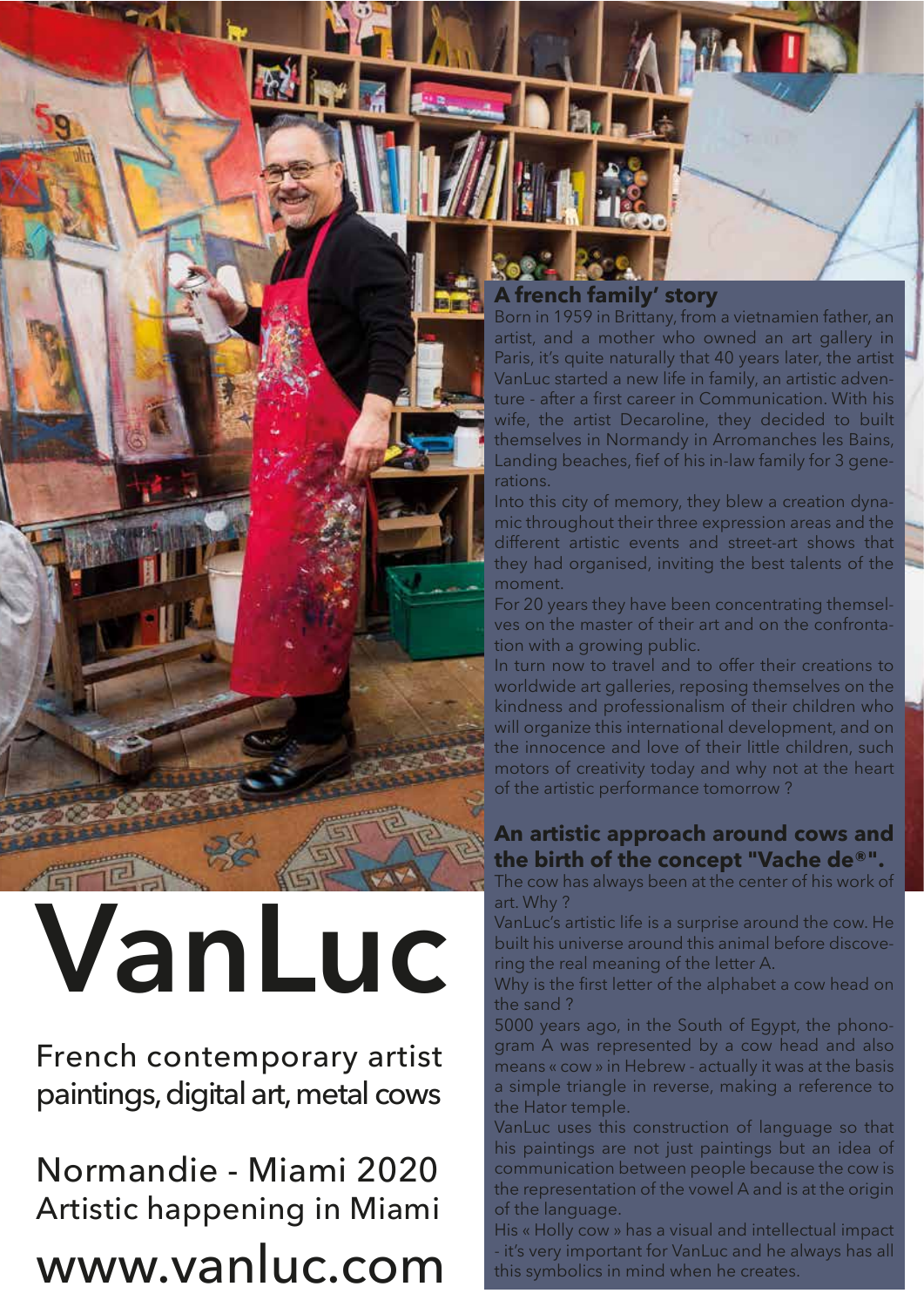

### **Cow of a concept**

Creative energy drives me daily to draw, trace, paint unknown forms. Every straight line, every angle, every circle is the result of a systematic correction of the original line. I imagine a form composedsimple but multiple lines. By crossing them, by extending them I create a very personal graphic image, thaht of the cow, the subject that has become a continuous cobcept troughout my work. I am sure that all finished forms are the outcome of thousands of points which are assembled, directed, constructed to perfectly settle into the given space and to render a surface, a volume, adaptated to the right perspective and designed to perpetuate over time.

**What will remain of creation - except for a creature duplicated over and over again with a few variations ? I have imposed this style on my public. My creations are now presented the world over, as the result of my long artistic path. Much like a first album, this success have it owns limits.** 



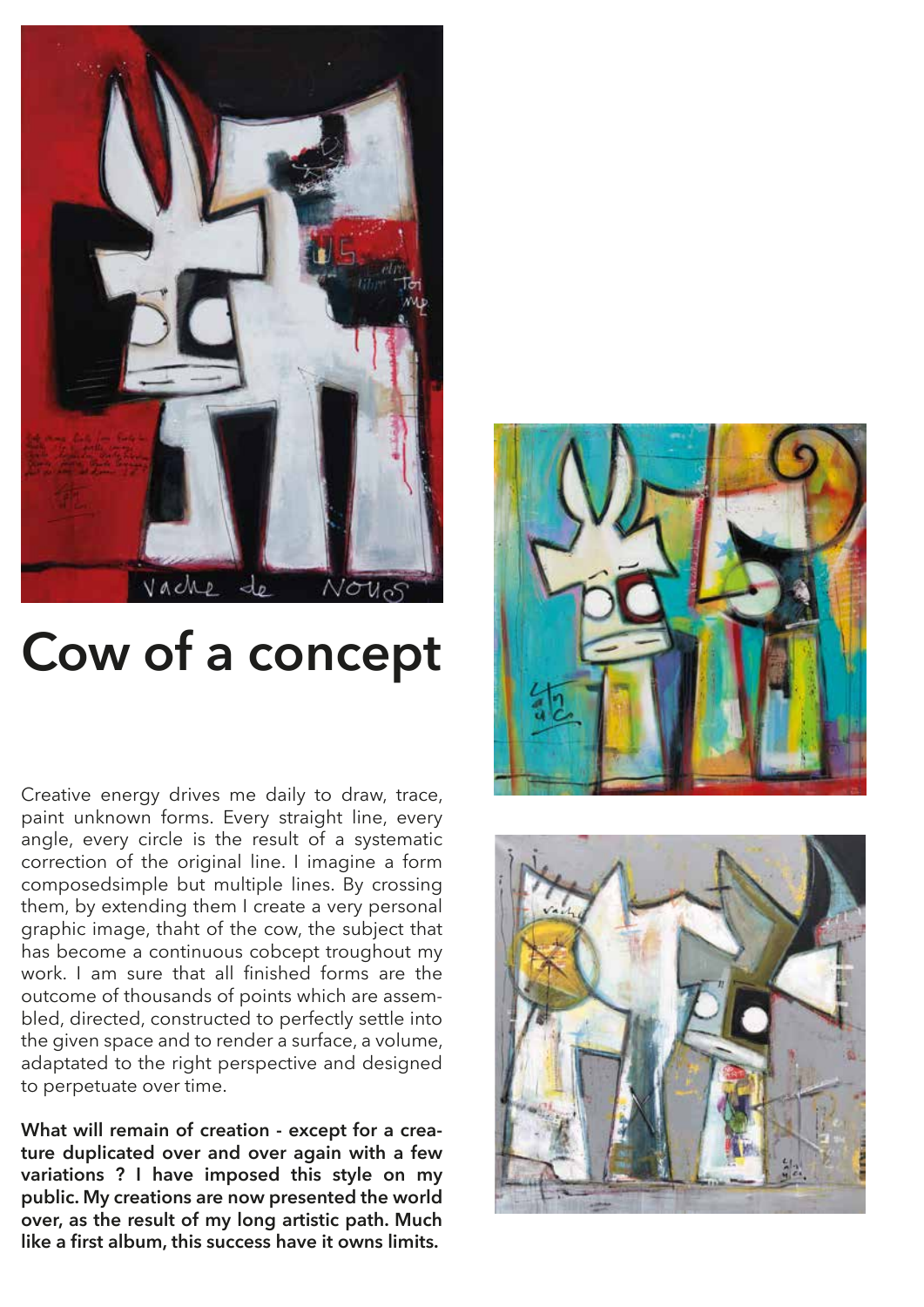





### **Does it still looks like a cow ?**

Here I am confronted once more with myself, over one question, «What do I do with this cow ?» It will eventually find its own place, will blend into the whole on the canvas. Tha habitual rigidity of my lines is a decisive graphic choice that affirms visual coherence, but I have also explored the idea of introducing a curve in order to give a new slant to my artistic expression. This new line will coincide with the sensuality of created form and will create complicity between the lines. The cow of the Muse and the cow of Sensuality are two examples that affirm the this new dimension in my work. If this painting is a part of me, I wonder whether the public will accept it.

*« I am interested in the future because that's where I decided to spend the rest of my days. »*  Woody Allen

**Two options are now open to me. The first involves remaining faithful to my original image, not taking any risks... The second implies embarking on a new pictorial adventure.**